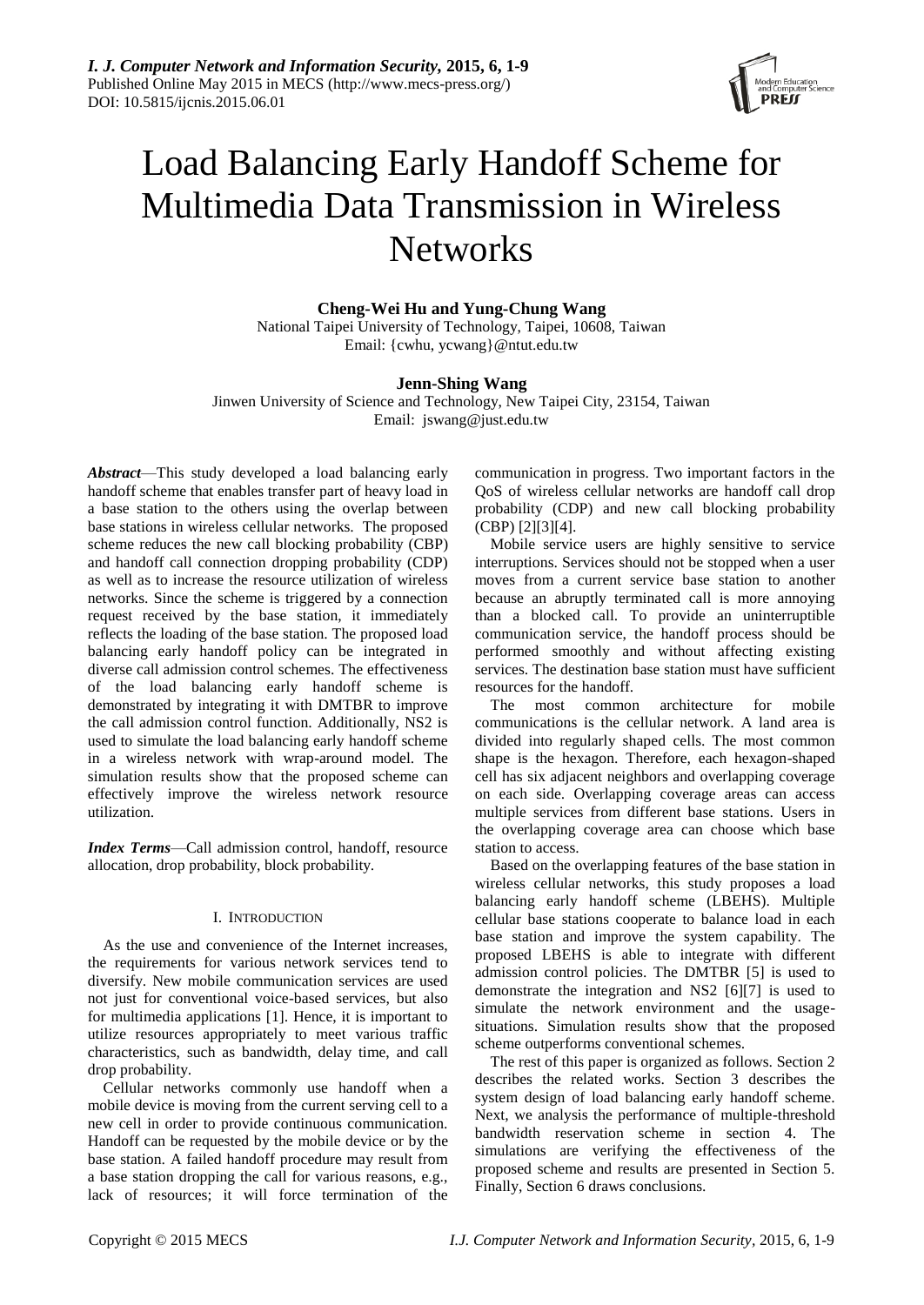#### II. RELATED WORKS

Due to limited wireless network bandwidth, network system resources must be managed effectively, and bandwidth must be distributed properly for different communication requirements. Therefore, effective admission controls and resource allocation schemes are essential. Admission control policies can be categorized as fixed channel allocation (FCA) and dynamic channel allocation (DCA). The FCA is designed for a network with known modeling features that cannot be used in a dynamic networking environment. In contrast, DCA is appropriate for dynamic networks. The related literature is discussed below.

Reference [8] introduced and compared fixed, dynamic, and hybrid allocation schemes, and discussed the effect of handoffs and prioritization schemes; [9][10][11] discussed the effect of handoffs and prioritization schemes. In a series of studies [11][12] authors categorized admission control into guard channel schemes and queuing priority schemes. The prioritized and non-prioritized handoff schemes with FCA are proposed in [13]. Furthermore, [14] compared the effects of FCA communication networks on user load, user mobility and the distribution of users among cells. To improve the efficiency of system resource usage, [15] proposed a queuing algorithm for new call requests to increase the system capacity of an FCA handoff channel reservation scheme. The designed first-in-first-out queue can reserve more channels for handoffs compared to conventional schemes. The performance improvement was studied in [16] by using channel allocation schemes in Time Division Multiple Access (TDMA) type of Digital Mobile Cellular systems. Reference [17] explored dynamic channel allocation combined with reservation and used soft reservation to adjust the number of reserved channels by monitoring network parameters. A QoS adaptation framework was proposed in [18] that stabilizes frequent handoffs in wired high speed ATM networks with different approaches: application layer adaptation and network layer adaptation. Reference [5] proposed a dynamic multiple-threshold bandwidth reservation scheme to adjust reservation bandwidth. In [5][19], they granted differential priorities to different traffic classes, including new and handoff traffic and adjusts bandwidth reservation thresholds. Reference [20] proposed an application-aware scheme and classified traffic as TCP and Simple UDP to enhance network utilization. Reference [21] used local information to predict resource demands and to determine the resources available for handoff calls in multimedia wireless IP networks.

Studies of load balancing issues include changing different Internet gateways in a mesh network [22] and allowing the mobile device to migrate to the existing network when the new network is saturated [23]. In an IEEE 802.16j wireless network environment, a multi-hop relay can extend network coverage [24]. A mobile station can access a base station through multi-hop relay stations. Reference [25] proposed a path selection algorithm for improving overall network performance.

Mobility direction is another important factor in handoff because it enables the target cell to reserve resources for the handoff call. Reference [26] used aggregate history to predict the direction of movement by mobile users and hand-off times in a call. GPS measurements can determine the direction of movement by mobile users and sending channel reservation requests for possible handoff calls to neighboring cells [27]. Reference [28] integrated GPS-based handoff prediction and proposed a dynamic guard bandwidth scheme that considers changes in handoff parameters and changes in terrain and manmade features. In [29], combined stochastic information with topological information in micro-cellular environments is used to predict the next handoff cell.

## III. LOAD BALANCING EARLY HANDOFF SCHEME

Cellular network works networks use groups of cells to extend their coverage area. Multiple base stations can provide full coverage, but they may cause an overlap in the overlap coverage area between each adjacent base station. After accessing a serving base station (SBS), mobile users tend to move to another base station without disconnecting its service(s). Therefore, a service is required to transfer the connection(s) to the target base station. This procedure is called handoff or handover. Fig. 1 shows how a mobile node (MN) in an overlapping area provides access to  $BS_A$  or  $BS_B$  resources. Generally, the coverage depends on the signal strength.



Fig. 1. Overlap area between base stations



Fig. 2. Early handoff scenarios

As the system load of a base station increases, the usable resources decrease. In this situation, the proposed load balance early handoff scheme requests an MN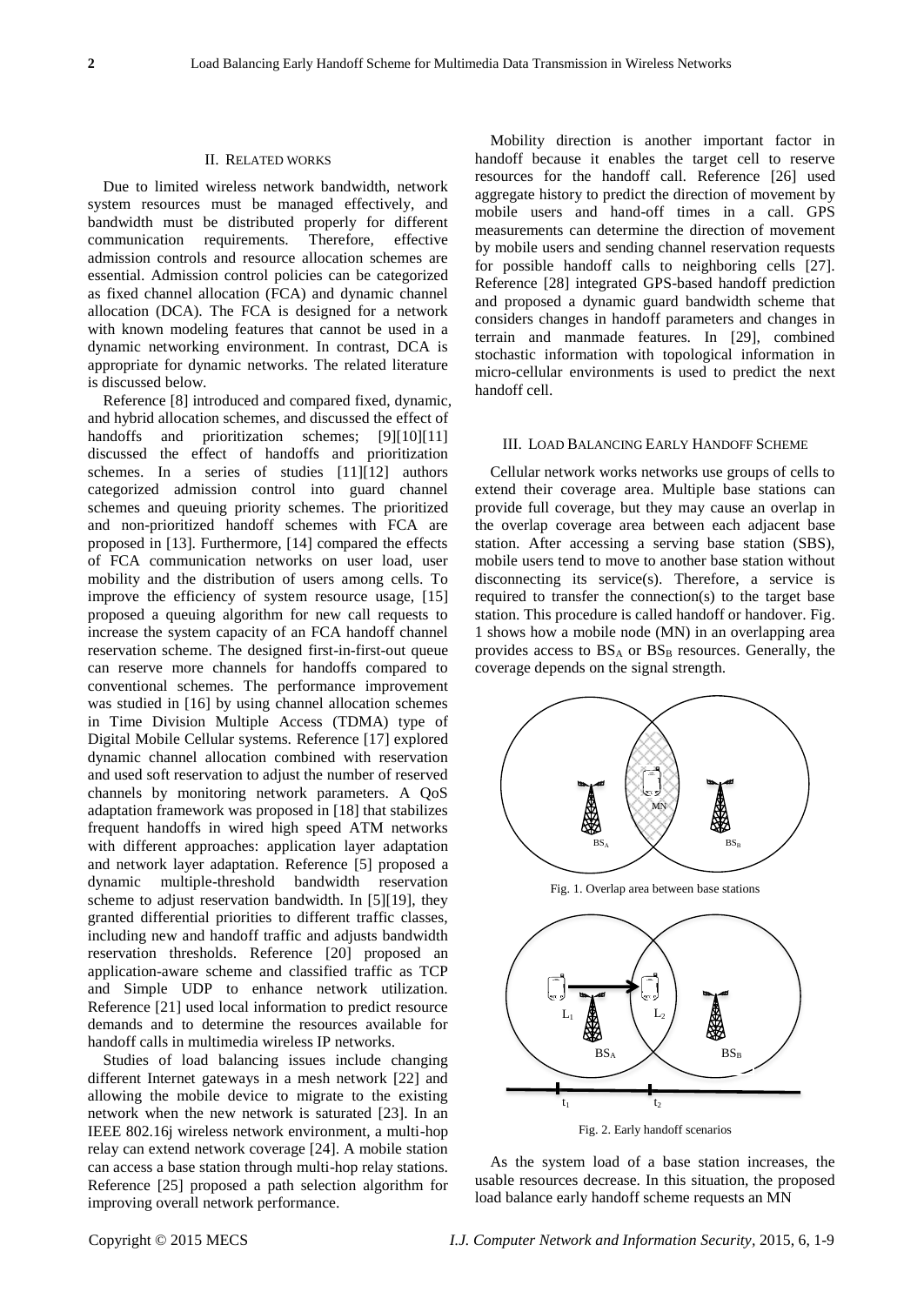handoff to the base station with overlapping coverage to release the bandwidth. Fig. 2 illustrates a handoff scenario. At  $t_1$ , MN is at  $L_1$  and uses  $BS_A$  resources while moving toward  $BS_B$ . At t<sub>2</sub>, MN is at  $L_2$ , which is in the overlapping coverage area between  $BS_A$  and  $BS_B$ . The MN does not meet the handoff requirement and is still accessing  $BS_A$ . When  $BS_A$  lakes of resources, the early handoff procedure is triggered.

Fig. 3 shows the early handoff procedure. When the BS<sup>A</sup> has a load increase or resource leaks, the early handoff procedure is triggered. The  $BS_A$  sends a request to the serving MNs in the overlapping coverage area to start the early handoff. The MNs then request the target base station to give permission to handoff. If the target base station does not have sufficient resources to service the handoff connection, it denies permission to handoff. Conversely, the target base station gives permission to handoff and starts the handoff procedure.



Fig. 3. Early handoff procedures

To improve performance, a bandwidth reservation scheme is implemented on each base station to control the connecting requests and to manage bandwidth resources. However, the proposed LBEHS is suitable for a large network of cells. Moreover, the LBEHS can be integrated into various call admission policies. The LBEHS is triggered when the current base station resources are insufficient. The LBEHS can react to the system load immediately and overcome the bottleneck of usage in individual base stations.

A difficult problem is how to integrate LBEHS into the admission control policy. Since the bandwidth reservation scheme manages bandwidth in a base station and does not affect the handoff procedures, it benefits LBEHS implementation and functions like an extension of the original system.

The performance of LBEHS was evaluated by integrating it with multiple-threshold bandwidth reservation scheme (MTBR), which characterizes different traffic classes into real-time and non-real-time traffic; furthermore, MTBR grants new and handoff traffic to each traffic type. The multi-thresholds bandwidth reservation scheme MTBR reserves resources

for different traffics by setting up three reservation thresholds to reduce call block and drop probabilities. A connection from a neighboring base station is named a handoff call, and handoff calls are categorized as real time and non-real time calls. For example, video and voice conference calls are deemed as real time connections; emails and file transfer are deemed as nonreal time connections.

Interrupting a connecting call is assumed to be worse than an uninitiated call. The connection quality for a real time multimedia service is also assumed to be more considerable than a non-real time service; it should not be disconnected even though the user is moving continually. According to the conditions above, MTBR grants priorities for traffics are set as: Handoff call for real time traffic > Handoff call for non-real time traffic > New call for real time traffic > New call for non-real time traffic. Fig. 4 shows the thresholds are defined in MTBR for reserve bandwidth for different traffic and connection types. The thresholds are applied to the call admission control policy, and each size should be less than the total bandwidth.



Fig. 4 Thresholds of MTBR

Fig. 5 shows the system block of call admission control (CAC), which includes MTBR and LBEHS. When an MN attempts to access the base station, the first step is to get the permission from the CAC policy. The CAC queries the MTBR to determine whether the base station has enough bandwidth for the coming connection. If the current base station lacks the resources, the CAC starts the LBEHS process. After LBEHS, CAC checks the current resources again. If the base station still cannot provide services for the connection, CAC rejects the accessing request.

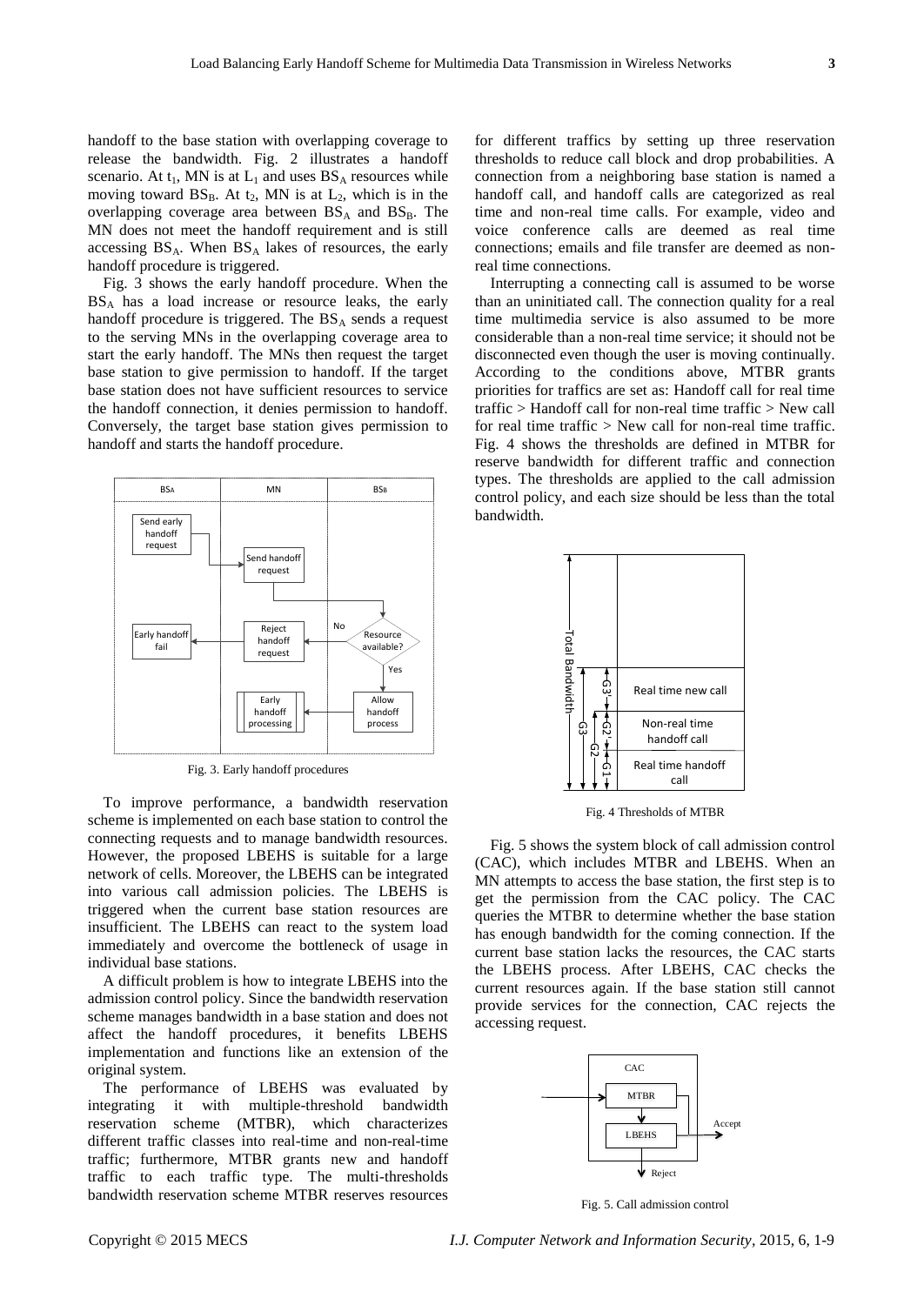The CAC is based on MTBR, which can process handoff and new incoming traffic. Fig. 6 shows that MTBR works with LBEHS for handoff connections. A real time handoff connection has priority and is allowed to access the base station when the bandwidth of the base station is higher than the basic real time connection bandwidth requirement, BWrt BU. Otherwise; the base station executes LBEHS then repeats resources check. If the resources available for a connection are insufficient,

the CAC rejects the connection. If the requested connection is non-real time handoff traffic, the available bandwidth should exceed BWnrt + G1 BU. Else, the request is rejected. If a call is initialed in a base station, it follows the process shown in Fig. 7. The admission policy is the same as in MTBR, and LBEHS is performed only when the base station lacks resources for real time connections.



Fig. 6. MTBR with LBEHS for handoff connection



Fig. 7. MTBR with LBEHS for new connection

## IV. PERFORMANCE EVALUATION OF MULTIPLE-THRESHOLD BANDWIDTH RESERVATION SCHEME

Real time and non-real time new arrival call will be modeled using a Poisson process with parameter  $\lambda_{rtn}$  and  $\lambda_{nrt,n}$ . Real time and non-real time handoff inter-arrival call will be modeled using a Poisson process with parameter  $\lambda_{rt,h}$  and  $\lambda_{nrt,h}$ . We assume that ongoing call (new or handoff) holding time is exponentially distributed with parameter  $\mu_h$ . The time spent in a given cell, before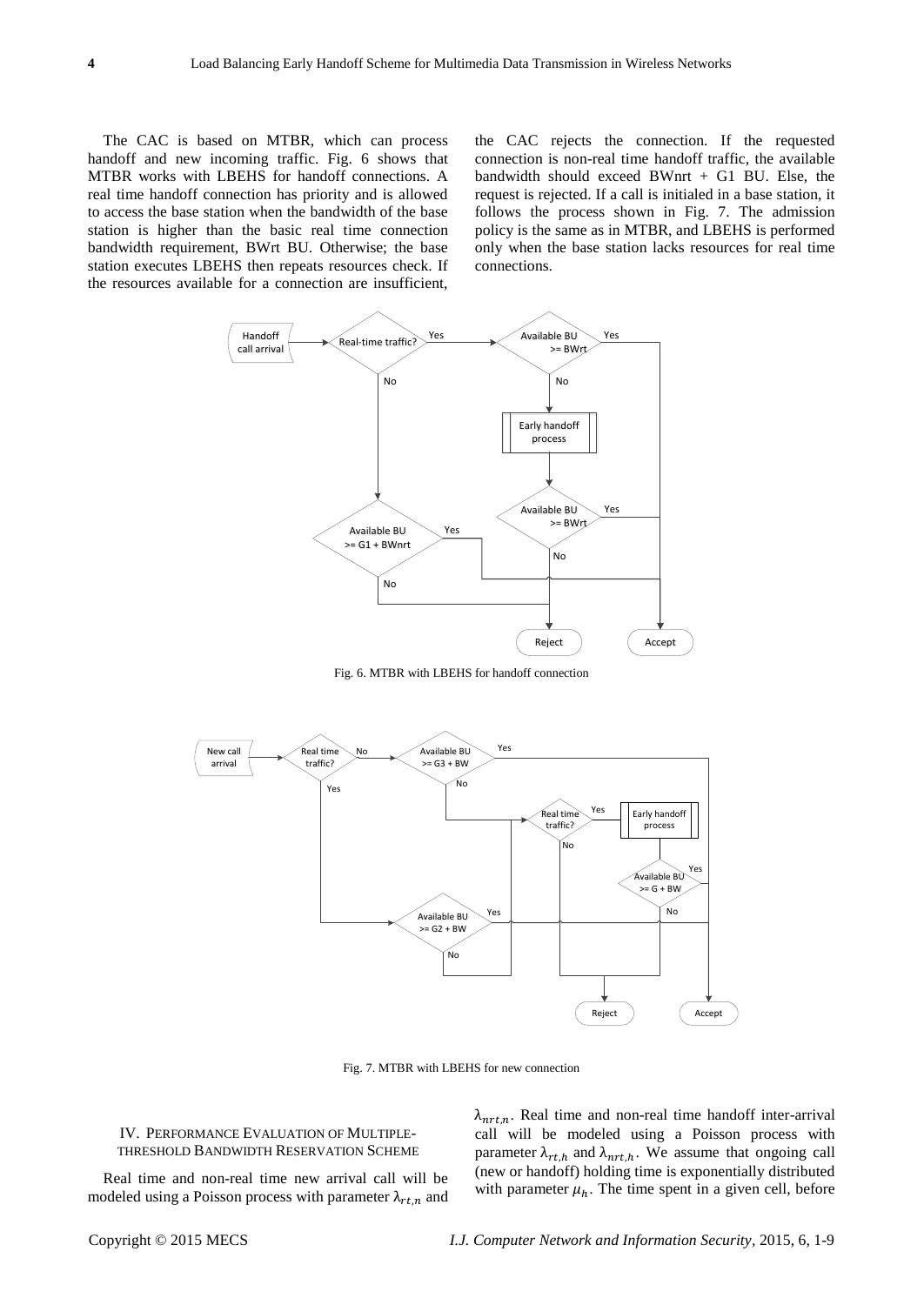handing off, is called the cell dwell time. We assume this time is also exponentially distributed with parameter  $\mu_d$ .

Consider the embedded continuous-time Markov chain  ${L(t), t \ge 0}$  of the queuing system on the state space  $\{0,1,\ldots,C\}$ , where  $L(t)$  denotes the capacity occupancy at time *t*. The embedded Markov chain now has an infinitesimal generator *Q* of the following block form

$$
\begin{bmatrix} B_0 & A_0 & 0 & 0 \ D & B_1 & A_1 & 0 \ 0 & D & B_2 & A_2 \ 0 & 0 & D & B_3 \end{bmatrix}
$$
 (1)

Where

$$
A_0 = \begin{bmatrix} 0 & \cdots & 0 \\ \vdots & \ddots & \vdots \\ \lambda_{rt} + \lambda_{nrt,h} & \cdots & 0 \end{bmatrix}, A_1 = \begin{bmatrix} 0 & \cdots & 0 \\ \vdots & \ddots & \vdots \\ \lambda_{rt,h} + \lambda_{nrt,h} & \cdots & 0 \end{bmatrix}, A_1 = \begin{bmatrix} 0 & \cdots & 0 \\ \vdots & \ddots & \vdots \\ \lambda_{rt,h} & \cdots & 0 \end{bmatrix}
$$
 (2)

$$
B_0 = \begin{bmatrix} -\lambda_{mrt} + \lambda_{rt} & \lambda_{mrt} + \lambda_{rt} & 0 & \cdots & 0 \\ \mu & -(\mu + \lambda_{mrt} + \lambda_{rt}) & \lambda_{mrt} + \lambda_{rt} & \cdots & 0 \\ \vdots & \vdots & \ddots & \vdots & \vdots \\ 0 & 0 & 0 & \mu & -(\mu + \lambda_{mrt,h} + \lambda_{rt}) \end{bmatrix} \tag{3}
$$

$$
B_1 = \begin{bmatrix} -(\lambda_{m\tau,h} + \lambda_{\tau\tau}) & \lambda_{m\tau,h} + \lambda_{\tau\tau} & 0 & \cdots & 0 \\ \mu & -(\mu + \lambda_{m\tau,h} + \lambda_{\tau\tau}) & \lambda_{m\tau,h} + \lambda_{\tau\tau} & \cdots & 0 \\ \vdots & \vdots & \vdots & \vdots & \vdots \\ 0 & 0 & 0 & \mu & -(\mu + \lambda_{m\tau,h} + \lambda_{\tau\tau,h}) \end{bmatrix} (4)
$$

$$
B_2 = \begin{bmatrix} -(\lambda_{mrt,h} + \lambda_{rt,h}) & \lambda_{mrt,h} + \lambda_{rt,h} & 0 & \cdots & 0 \\ \mu & -(\mu + \lambda_{mrt,h} + \lambda_{rt,h}) & \lambda_{mrt,h} + \lambda_{rt,h} & \cdots & 0 \\ \vdots & \vdots & \vdots & \vdots & \vdots \\ 0 & 0 & 0 & \mu & -(\mu + \lambda_{rt,h}) \end{bmatrix}
$$
 (5)

$$
B_3 = \begin{bmatrix} -(\lambda_{rt,h}) & \lambda_{rt,h} & 0 & \cdots & 0 \\ \mu & -(\mu + \lambda_{rt,h}) & \lambda_{rt,h} & \cdots & 0 \\ \vdots & \vdots & \vdots & \vdots & \vdots \\ 0 & 0 & 0 & \mu & -(\mu) \end{bmatrix}
$$
 (6)

$$
\mathbf{D} = \begin{bmatrix} 0 & \cdots & \mu \\ \vdots & \ddots & \vdots \\ 0 & \cdots & 0 \end{bmatrix} \tag{7}
$$

Where  $\mu = \mu_d + \mu_h$ ,  $\lambda_{rt} = \lambda_{rt,n} + \lambda_{rt,h}$ ,  $\lambda_{nr,t} =$  $\lambda_{nrt,n} + \lambda_{nrt,h}$ .

Let  $x=(x0, x1, \dots, xC)$  be the stationary probability vector of the Markov chain Q, i.e.  $xQ = 0$ ,  $x \ge 0$  and  $xe = 1$ .

Now let  $X_{block}^{(nrt,n)}(t)$  be the number of the non-real time new arrival call blockings in the interval [0, t). Then the expected value of  $X_{block}^{(nrt,n)}(t)$ , denoted by  $E[X_{block}^{(nrt,n)}(t)]$ , is given by

$$
E[X_{block}^{(nrt,n)}(t)] = \sum_{i=c-G_3}^{c} \lambda_{nrt,n} x_i t.
$$
 (8)

Consequently, the non-real time new arrival call blocking probability, denoted by  $P_{block}^{(nrt,n)}$ , can be calculated by

$$
P_{block}^{(nrt,n)} = \frac{E[X_{block}^{(nrt,n)}(t)]}{\lambda_{rt,n}t} = \sum_{i=-C-G_3}^{C} \lambda_{nrt,n} x_i \tag{9}
$$

Now let  $X_{block}^{(rt,n)}(t)$  be the number of the real time new arrival call blockings in the interval [0, *t*). Then the

expected value of  $X_{block}^{(rt,n)}(t)$ , denoted by  $E[X_{block}^{(rt,n)}(t)]$ , is given by

$$
E[X_{block}(rt,n)(t)] = \sum_{i=c-c_2}^{C} \lambda_{rt,n} x_i t. \tag{10}
$$

Consequently, the real time new arrival call blocking probability, denoted by  $P_{block}^{(rt,n)}$ , can be calculated by

$$
P_{block}^{(rt,n)} = \frac{E[X_{block}^{(rt,n)}(t)]}{\lambda_{rt,n}t} = \sum_{i=c-G_2}^{C} \lambda_{rt,n} x_i \tag{11}
$$

Now let  $X_{dron}^{(nrt,h)}(t)$  be the number of the non-real time handoff arrival call dropping in the interval [0, *t*). Then the expected value of  $X_{dran}^{(nrt,h)}(t)$ , denoted by  $E[X_{dron}^{(nrt,h)}(t)]$ , is given by

$$
E[X_{drop}^{(nrt,h)}(t)] = \sum_{i=c-c_1}^{C} \lambda_{nrt,h} x_i t.
$$
 (12)

Consequently, the non-real time handoff arrival call dropping probability, denoted by  $P_{dron}^{(nrt,h)}$ , can be calculated by

$$
P_{drop}^{(nrt,h)} = \frac{E[X_{drop}^{(nrt,h)}(t)]}{\lambda_{nrt,h}t} = \sum_{i=c-G_1}^{C} \lambda_{nrt,h} \chi_i \qquad (13)
$$

Now let  $X_{dran}^{(rt,h)}(t)$  be the number of the real time handoff arrival call dropping in the interval [0, *t*). Then the expected value of  $X_{dran}^{(rt,h)}(t)$ , denoted by  $E[X_{dran}^{(rt,h)}(t)]$ , is given by

$$
E[X_{drop}^{(rt,h)}(t)] = \lambda_{rt,h} x_c t.
$$
 (14)

Consequently, the real time handoff arrival call dropping probability, denoted by  $P_{block}^{(rt,n)}$ , can be calculated by  $\mathbf{r}$  .  $\mathbf{r}$ 

$$
P_{drop}^{(rt,n)} = \frac{E\left[X_{drop}^{(rt,n)}(t)\right]}{\lambda_{rt,n}t} = \lambda_{rt,n}x_c \tag{15}
$$

## V. SIMULATION RESULTS

The performance of LBEHS was evaluated by integrating it with dynamic multiple-threshold bandwidth reservation scheme (DMTBR) [5], which characterizes different traffic classes into real-time and non-real-time traffic; furthermore, DMTBR grants new and handoff traffic to each traffic type. The DMTBR reserves resources for different traffics by setting up three reservation thresholds to reduce call block and drop probabilities. According to the analysis results in section 4, we dynamically adjust the three reservation thresholds in this simulation work. A connection from a neighboring base station is named a handoff call, and handoff calls are categorized as real time and non-real time calls. For example, video and voice conference calls are deemed as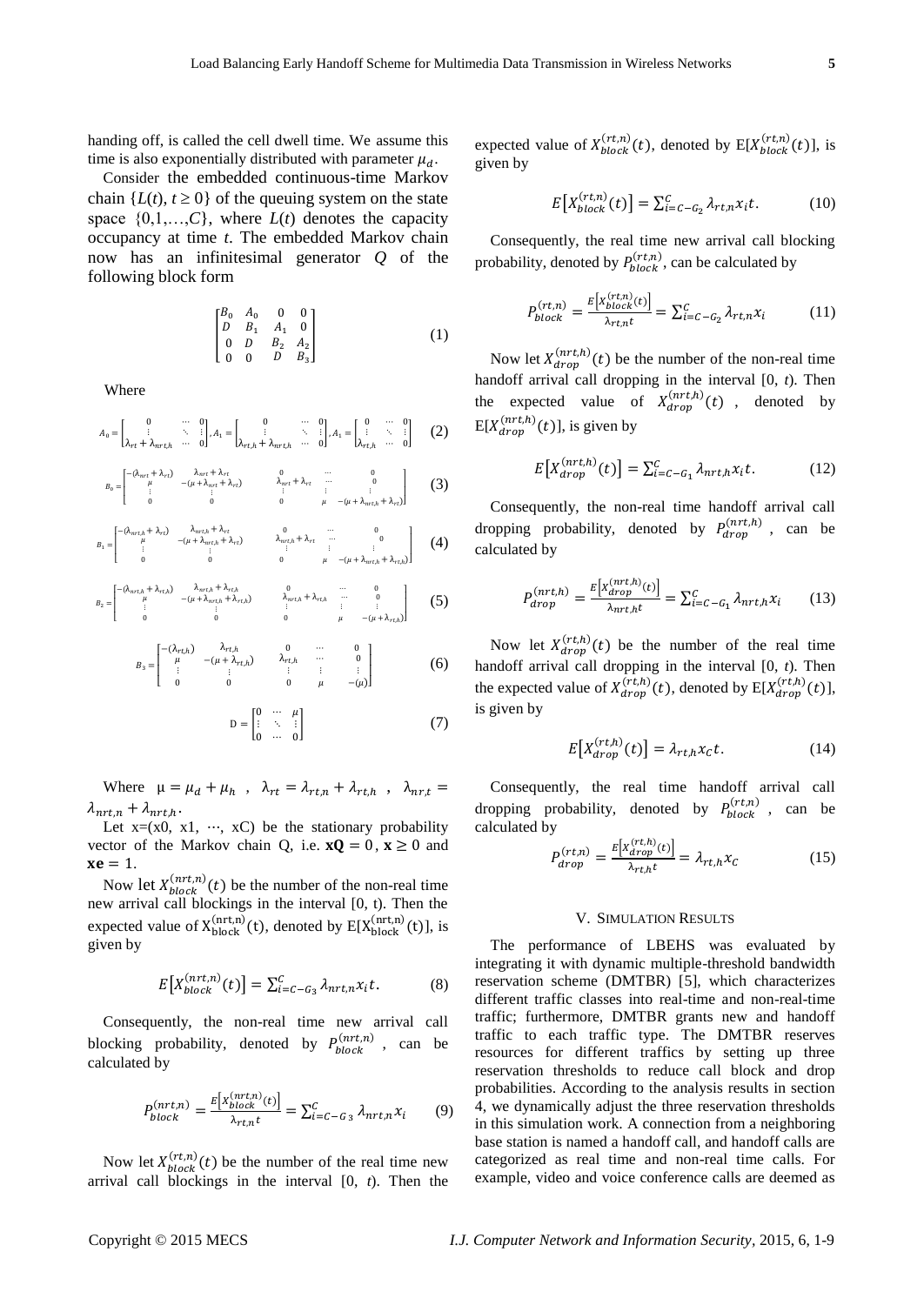real time connections; emails and file transfer are deemed as non-real time connections.

A cell wrap-around model [30] was used to simulate the wireless signal coverage environment as Fig. 8. The coverage area in this example has 37 cell base stations. Each cell has the same bandwidth capabilities and adjoins six neighbors. We use Poisson process is used to control the connection arrives, and the assumptions are 25% real time traffic and 75% non-real time traffic. The connection duration time, cell residence time, and handoff occasion follow have an exponential distribution.



Fig. 8. Cell warp around model [30]

The NS2 is used to describe the above environment; call drop probability (CDP) and call block probability (CBP) are observed in different new connection arrival rates. The LBEHS and DMTBR are also compared under different conditions. Additionally, the assumed parameters are shown in Table 1.

Table 1. Parameters of simulation

| Parameter                                                                       | Amount             |
|---------------------------------------------------------------------------------|--------------------|
| System simulation time                                                          | 3 hours            |
| Numbers of cell                                                                 | 37                 |
| Bandwidth units in a cell, $BU_{total}$                                         | 50 BU              |
| Bandwidth units for real time connection, $BU_{tt}$                             | 1 BU               |
| Bandwidth units for non-real time connection,<br>$BU_{\mathrm{nrr}}$            | 4 BU               |
| Average call duration time for real time connection,<br>$CDT_{rt}$              | $300$ sec          |
| Average call duration time for non-real time<br>connection, $CDTnt$             | $1500$ sec         |
| Average call residence time for real time<br>connection, $CRT_{rt}$             | 150 <sub>sec</sub> |
| Average call residence time for non-real time<br>connection, CRT <sub>nrt</sub> | 750 sec            |

*A. The occasion of early handoff*

In Fig. 9, an MN in Cell<sub>A</sub> service area at  $t_0$  is moving towards Cell<sub>B</sub> direction and is expected to leave Cell<sub>A</sub> at  $t_2$ . At  $t_1$ , MN is in the overlapping coverage area between  $Cell_A$  and  $Cell_B$ ; MN can process an early handoff to  $Cell_B$  when  $Cell_A$  lacks sufficient bandwidth resources. The  $T_1$  is the average duration of the connection before the early handoff. The  $T_2$  is the average cell residence time in Cell<sub>A</sub>. The  $T_1$  is related to the overlapping coverage area between both  $Cell_A$  and  $Cell_B$ . As the

overlapping coverage area increases,  $T_1$  decreases. In contrast, as the overlapping coverage area decreases,  $T_1$ increases. As the number of MNs in the overlapping coverage area increases, opportunities to handoff to neighbor base stations and share the loading of the current base station increase. Table 2 compares handoff times for three situations to observe the effects on the early handoff scheme in different size of overlap coverage area.



Fig. 9. Early handoff occasion

Table 2. Average early handoff time

| Handoff time $(T_1,$         | Situation | Situation (2) | Situation (3) |
|------------------------------|-----------|---------------|---------------|
| $T_{2}$<br>Real time traffic | (50, 150) | (100, 150)    | (150, 150)    |
| Non-real time<br>traffic     | (250,750) | (500, 750)    | (750, 750)    |
|                              |           |               | Unit: Sec     |

Fig. 10 shows the CBP results for the three different handoff situations in Table 2. The real time and non-real time traffic in situation 1 are denoted by EH\_DMTBR RT1 and EH\_DMTBR NRT1 and so forth in Fig. 10-11. The CBP in situation 1 is lower than that in situation 2 and 3 in real time traffic; it means the size of overlap coverage zone will positively affect the new call accept rate for real time traffic. However, the CBP is not affected in the lower priority traffic class, non-real time traffic.

The priority of real time traffic for handoff calls is in the first place, as the result the CDP in real time traffic is close to zero in Fig. 11. The non-real time traffics in different overlap coverage zones are similar due to the priority of the handoff call. However, we still can observe the average of the CDP in larger overlap coverage area is lesser than the others. Therefore, the size of the overlap in coverage affects the performance of the LBEHS.



Fig. 10. CBP effected on different sizes of overlap coverage area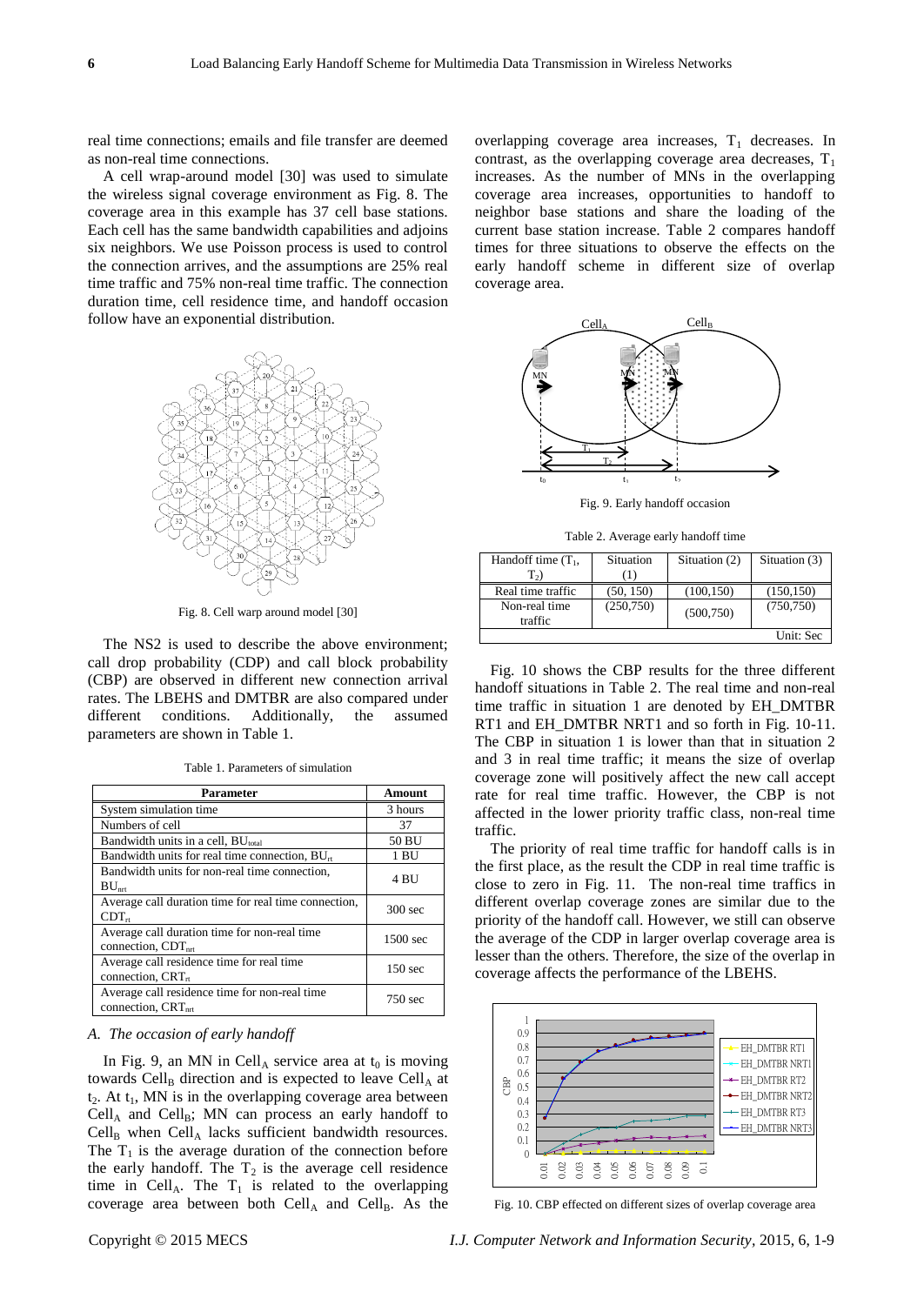

Fig. 11. CDP effected on different sizes of overlap coverage area

#### *B. DMTBR with LBEHS vs. without LBEHS*

The effectiveness of the LBEHS is evaluated by comparing CBP and CDP of DMTBR with and without LBEHS in real time and non-real time traffic. Changes in CBP and CDP are observed for different arrival rates of connections from 0.01 to 0.1. Fig. 12-13 show the comparison results.

DMTBR RT (NRT) denotes the DMTBR (non-) real time traffic, and EH\_DMTBR RT (NRT) denotes DMTBR with LBEHS (non-) real time traffic. Fig. 12 shows that CBP in EH\_DMTBR RT is substantially reduced. Fig. 13 shows the CDP comparison in both real time and non-real time traffic; the result shows that EH\_DMTBR outperforms DMTBR.



Fig. 12. CBP of DMTBR vs. EH\_DMTBR



Fig. 13. CDP of DMTBR vs. EH\_DMTBR

## *C. Load imbalance effect*

To determine the effect of LBEHS on the overall system. We compare the both real time traffic and nonreal time traffic in DMTBR with and without LBEHS in a system load imbalance situation. Such as the raise call arrival rate was increased in partial base stations. In this simulation, we assume the six stations: 7, 9, 11, 13, 15, and 17 perform higher loading than others in Fig. 8.

Fig. 14-15 show the results of system reaction when the partial cell loading is two times higher than average loading. The EH\_DMTBR still transcends DMTBR.

Fig. 16-17 are the comparison of the partial cells perform four times higher than average loading. Although both CBP and CDP upper then perform in double loading systems in Fig. 14-15, the LBEHS keeps the system performance and utilization.



Fig. 14. CBP effected on two times of loading in partial cells



Fig. 15. CDP effected on two times of loading in partial cells



Fig. 16. CBP effected on four times of loading in partial cells



Fig. 17. CDP effected on four times of loading in partial cells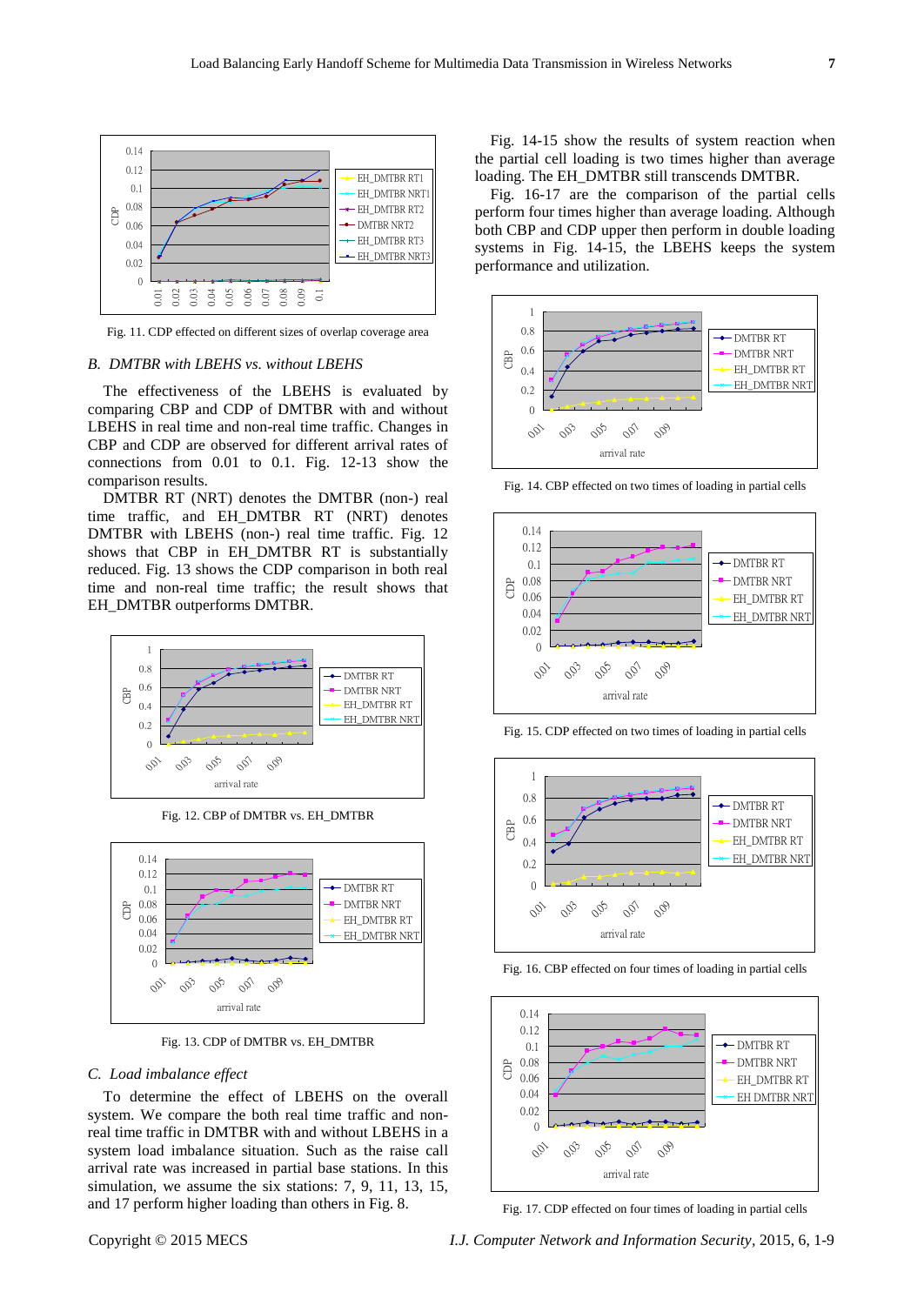#### VI. CONCLUSION

In this study, a load balancing early handoff scheme is proposed and is able to integrate with various call admission control schemes. We combine the load balancing early handoff feature with the dynamic multiple threshold bandwidth reservation policy as the demonstration. Hence, the system can maintain priorities for different services and balance the system loading. Load balancing early handoff scheme increases usage in individual base stations, especially when the system loading is imbalance. The simulation results confirm that the proposed scheme effectively improves wireless network resource utilization. In the future work, the load balancing early handoff scheme can be applied to numerous physical wireless communication systems, such as WiMAX, LTE or 5G networks as a part of the radio resource management feature.

## **REFERENCES**

- [1] J. F. Huber, "Mobile next-generation networks," *MultiMedia, IEEE*, vol. 11, no. 1, pp. 72–83, 2004.
- [2] J. Cai, "A Probabilistic Priority Adaptive Time-Threshold-based scheme for cellular multimedia networks,‖ presented at the *Advanced Computer Control (ICACC), 2010 2nd International Conference on*, 2010, vol. 5, pp. 267–272.
- [3] Y. Iraqi and R. Baoutaba, "Handoff and call dropping probabilities in wireless cellular networks,‖ *Proceedings of International Conference on Wireless Networks, Communications and Mobile Computing*, 2005, pp. 209- 213.
- [4] L. Song, L. Wu, and X. Yang, "Call admission control based on degradation and queues in wireless mobile networks,‖ presented at the *Network Infrastructure and Digital Content, 2009. IC-NIDC 2009. IEEE International Conference on*, 2009, pp. 159–163.
- [5] X. Chen, Bin Li, and Y. Fang, "A dynamic multiplethreshold bandwidth reservation (DMTBR) scheme for QoS provisioning in multimedia wireless networks,‖ *IEEE Transactions on Wireless Communications*, vol. 4, no. 2, pp. 583–592, Mar. 2005.
- [6] T. Issariyakul, *Introduction to Network Simulator Ns2*. Springer Science+Business Media, 2012.
- [7] "The Network Simulator ns-2." [Online]. Available: http://www.isi.edu/nsnam/ns/. [Accessed: 26-Dec-2014].
- [8] I. Katzela and M. Naghshineh, "Channel assignment schemes for cellular mobile telecommunication systems: a comprehensive survey," Personal Communications, IEEE, vol. 3, no. 3, pp. 10-31, 1996.
- [9] W. Li and A. S. Alfa, "Channel reservation for handoff calls in a PCS network," Vehicular Technology, IEEE *Transactions on*, vol. 49, no. 1, pp. 95–104, 2000.
- [10] R. Fantacci, "Performance evaluation of prioritized handoff schemes in mobile cellular networks," Vehicular *Technology, IEEE Transactions on*, vol. 49, no. 2, pp. 485–493, 2000.
- [11] W. Zhuang, B. Bensaou, and K. C. Chua, "Adaptive quality of service handoff priority scheme for mobile multimedia networks,‖ *Vehicular Technology, IEEE Transactions on*, vol. 49, no. 2, pp. 494–505, 2000.
- [12] J. Li, N. B. Shroff, and E. K. P. Chong, "Channel carrying: a novel handoff scheme for mobile cellular networks," *Networking, IEEE/ACM Transactions on*, vol. 7, no. 1, pp. 38–50, 1999.
- [13] D. Hong and S. Rappaport Stephen, "Traffic model and performance analysis for cellular mobile radio telephone systems with prioritized and nonprioritized handoff procedures,‖ *Vehicular Technology, IEEE Transactions on*, vol. 35, no. 3, pp. 77–92, 1986.
- [14] P. Camarda, G. Schiraldi, F. Talucci, and R. Valla, ―Mobility and performance modeling in cellular communication networks," ACM SIGMOBILE Mobile *Computing and Communications Review*, vol. 1, no. 4, pp. 25–32, Oct. 1997.
- [15] V. K. N. Lau and S. V. Maric, "Mobility of queued call requests of a new call-queueing technique for cellular systems," Vehicular Technology, IEEE Transactions on, vol. 47, no. 2, pp. 480–488, 1998.
- [16] P. L. Hiew and M. Zukerman, "Teletraffic issues related to channel allocation in digital mobile cellular networks," *Proceedings of INFOCOM '98. Seventeenth Annual Joint Conference of the IEEE Computer and Communications Societies*, IEEE, 1998, vol. 1, pp. 43–50.
- [17] J. Jiang and T.-H. Lai, "An efficient approach to support QoS and bandwidth efficiency in high-speed mobile networks,‖ presented at the *Communications, 2000. ICC 2000. 2000 IEEE International Conference on*, 2000, vol. 2, pp. 980–984.
- [18] C. K. Toh and W. K. Tsai, "Intelligent control of QoS adaptation in next generation wireless broadband networks,‖ *Journal of High Speed Networks*, vol. 10, no. 1, Jan. 2001.
- [19] L. M. Far and H. Beigy, "A new fractional call admission control scheme in integrated cellular network," presented at the *Electro/Information Technology, 2009. eit '09. IEEE International Conference on*, 2009, pp. 332–337.
- [20] Y. Zhu, "A New Class-Based Traffic Queue Management Algorithm in the Internet," *KSII TIIS*, vol. 3, no. 6, pp. 575–596, 2009.
- [21] T. Zhang, E. van den Berg, J. Chennikara, P. Agrawal, J.- C. Chen, and T. Kodama, "Local predictive resource reservation for handoff in multimedia wireless IP networks,‖ *Selected Areas in Communications, IEEE Journal on*, vol. 19, no. 10, pp. 1931–1941, 2001.
- [22] M. T. Tran, Y. H. Kim, and J. Le, "Load Balancing and Mobility Management in Multi-homed Wireless Mesh Networks.," *KSII TIIS*, vol. 5, no. 5, pp. 959–975, 2011.
- [23] S. Prapojjanaporn, K. Kittiwaytang, and C. Aswakul, ―Performance Evaluation of Heterogeneous Wireless Networks with Location Distribution and Migration of User Equipments," presented at the *ISMS '13: Proceedings of the 2013 4th International Conference on Intelligent Systems, Modeling and Simulation*, 2013, pp. 584–588.
- [24] S. Ann, K. G. Lee, and H. S. Kim, "A Path Selection Method in IEEE 802.16j Mobile Multi-hop Relay Networks,‖ presented at the *Sensor Technologies and Applications, 2008. SENSORCOMM '08. Second International Conference on*, 2008, pp. 808–812.
- [25] S. H. Lee and Y. B. Ko, "A Bandwidth Adaptive Path Selection Scheme in IEEE 802.16 Relay Networks," *KSII TIIS*, vol. 5, no.3, pp. 477–493, 2011.
- [26] S. Choi and K. G. Shin, "Predictive and adaptive bandwidth reservation for hand-offs in QoS-sensitive cellular networks," Proceedings of the ACM *SIGCOMM'98 conference on Applications, technologies, architectures, and protocols for computer communication*, New York, New York, USA, 1998, pp. 155–166.
- [27] Z. Xu, Z. Ye, S. V. Krishnamurthy, and S. K. Tripathi, "A new adaptive channel reservation scheme for handoff calls in wireless cellular networks," Proceedings of